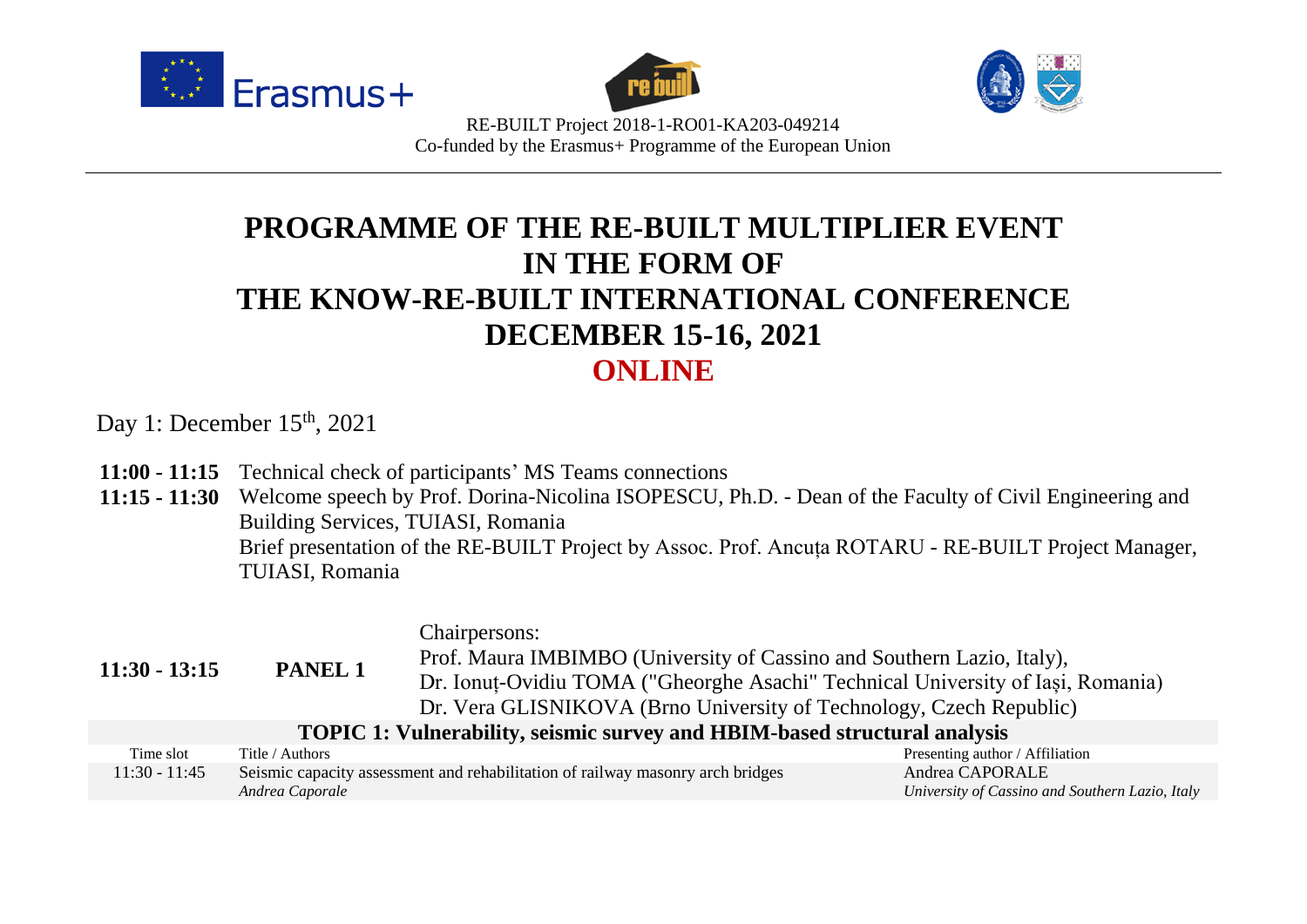





Co-funded by the Erasmus+ Programme of the European Union

| $11:45 - 12:00$       | The current worrying situation of technical expertise and rehabilitation of existing buildings in<br>Romania<br>Vitalie Florea, Fideliu Păuleț-Crăiniceanu, Septimiu - George Luca, Cristian Pastia, Octavian - Victor                                                     | Vitalie FLOREA<br>"Gheorghe Asachi" Technical University of Iași,<br>Romania                                                                                                                                         |                                                                                      |
|-----------------------|----------------------------------------------------------------------------------------------------------------------------------------------------------------------------------------------------------------------------------------------------------------------------|----------------------------------------------------------------------------------------------------------------------------------------------------------------------------------------------------------------------|--------------------------------------------------------------------------------------|
| $12:00 - 12:15$       | Roșca<br>Mitigate seismic liquefaction with nanosilica grout injection: engineering principle and<br>Luca PAOLELLA<br>University of Cassino and Southern Lazio, Italy<br>sustainability assessment at the urban scale<br>Luca Paolella, Erminio Salvatore, Giuseppe Modoni |                                                                                                                                                                                                                      |                                                                                      |
| $12:15 - 12:30$       | Masonry Structures FE Simulations for Technical Assessment According to Romanian Design<br>Vasile-Mircea VENGHIAC<br>"Gheorghe Asachi" Technical University of Iași,<br>Codes<br>Romania<br>Vasile-Mircea Venghiac, Cerasela-Panseluța Neagu                               |                                                                                                                                                                                                                      |                                                                                      |
| $12:30 - 12:45$       |                                                                                                                                                                                                                                                                            | Influence of the "aggregate effect" on the seismic vulnerability of Italian historical centers<br>Valentina Cima, Chiara Bartolomeo, Ernesto Grande, Maura Imbimbo                                                   | Valentina CIMA<br>University of Cassino and Southern Lazio, Italy                    |
| $12:45 - 13:00$       |                                                                                                                                                                                                                                                                            | Case study on shear walls placement in the rehabilitation of a multistorey residential building<br>Ioana Olteanu-Donțov, Andrei-Samuel Iacoviță                                                                      | Andrei-Samuel IACOVIȚĂ<br>"Gheorghe Asachi" Technical University of Iași,<br>Romania |
| $13:00 - 13:15$       | Advanced finite element analysis to investigate the soil-structure interaction of the new<br>railway station Stuttgart 21<br>Roberto Cudmani                                                                                                                               |                                                                                                                                                                                                                      | Roberto CUDMANI<br>Technical University of Munich. Germany                           |
| $13:15 - 15:00$       | Lunch Break                                                                                                                                                                                                                                                                |                                                                                                                                                                                                                      |                                                                                      |
| 15:00 - 18:30 PANEL 2 |                                                                                                                                                                                                                                                                            | Chairpersons:<br>Prof. Dashnor HOXHA (University of Orleans, France),<br>Prof. Wynand STEYN (University of Pretoria, South Africa)<br>Dr Ioana OLTEANU-DONȚOV ("Gheorghe Asachi" Technical University Iași, Romania) |                                                                                      |
|                       |                                                                                                                                                                                                                                                                            | <b>TOPIC 2: The Durability of Sustainable Materials and Structures</b>                                                                                                                                               |                                                                                      |
| Time slot             | Title / Authors                                                                                                                                                                                                                                                            |                                                                                                                                                                                                                      | Presenting author / Affiliation                                                      |
| $15:00 - 15:15$       | concrete design                                                                                                                                                                                                                                                            | Numerical optimization of the mixture proportions of concentrated suspensions for sustainable                                                                                                                        | <b>Karim BOUARROUDJ</b><br>University of Orleans, France                             |
| $15:15 - 15:30$       |                                                                                                                                                                                                                                                                            | Sébastien Rémond, Mohamed El Karim Bouarroudj, Dashnor Hoxha<br>Assessment of thermal conductivity of mortar with a novel carbon based nano-material                                                                 | Mihai-Sergiu ALEXA-STRATULAT                                                         |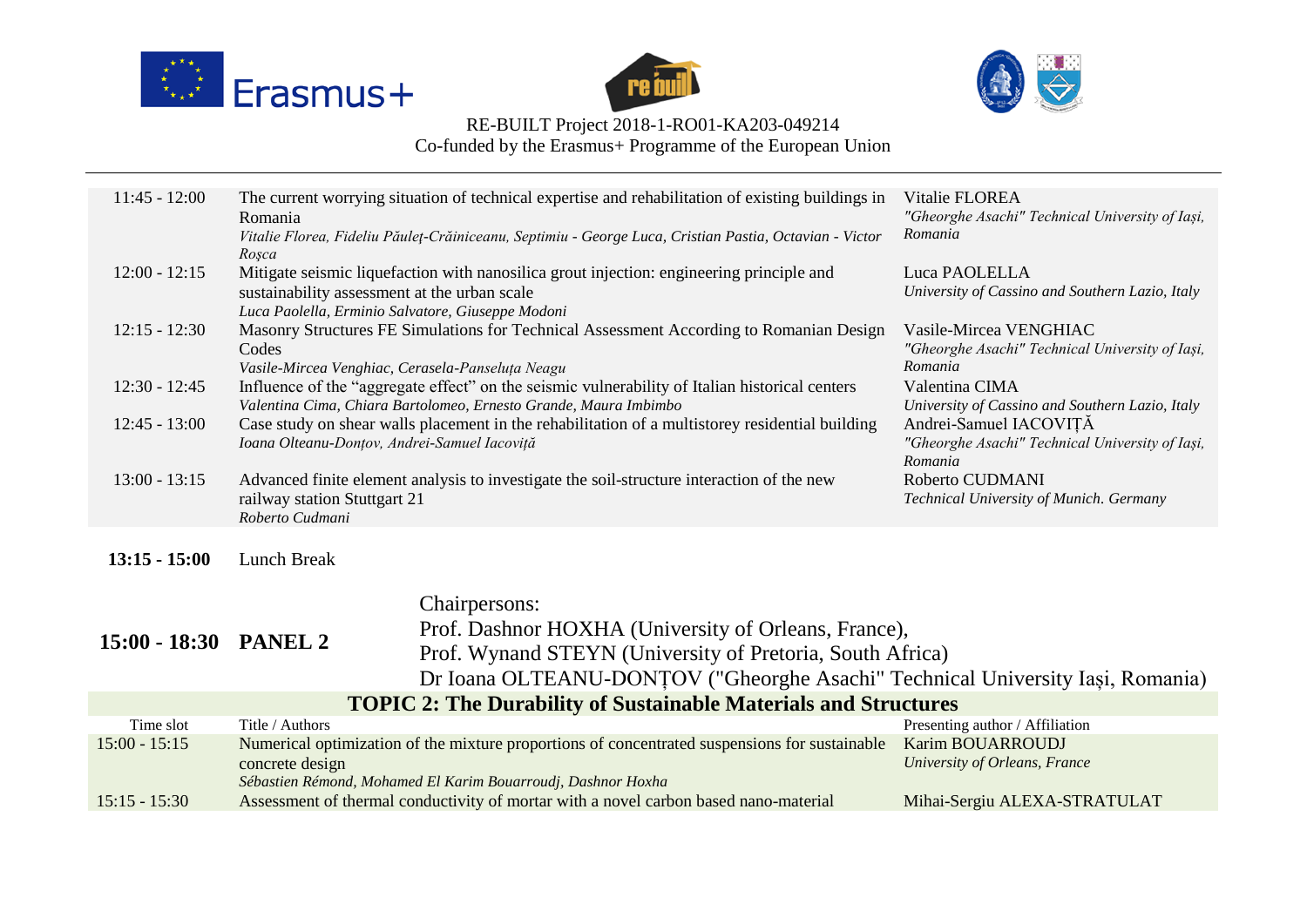





Co-funded by the Erasmus+ Programme of the European Union

| $15:30 - 15:45$ | Mihai-Sergiu Alexa-Stratulat, Daniel Covatariu, Ana-Maria Toma, Ancuța Rotaru, Gabriela Covatariu,<br>Ionuț-Ovidiu Toma<br>Calculation of Textile Membrane Cover Tetrapod Footing for the Prehistoric Site Yunatsite<br>Nikolay Kerenchev                                       | "Gheorghe Asachi" Technical University of Iași,<br>Romania<br>Nikolay KERENCHEV<br>"Todor Kableshkov" University of Transport |
|-----------------|---------------------------------------------------------------------------------------------------------------------------------------------------------------------------------------------------------------------------------------------------------------------------------|-------------------------------------------------------------------------------------------------------------------------------|
| $15:45 - 16:00$ | Experimental tests of T joints made of thin-walled steel profiles assembled with steel rivets                                                                                                                                                                                   | Sofia, Bulgaria<br>George TARANU                                                                                              |
|                 | George Țăranu, Vasile-Mircea Venghiac, Ancuța Rotaru, Ionuț-Ovidiu Toma                                                                                                                                                                                                         | "Gheorghe Asachi" Technical University of Iași,<br>Romania                                                                    |
| $16:00 - 16:15$ | Time-dependent behavior of Callovo-Oxfordian claystone for nuclear waste disposal:<br>uncertainty quantification from in-situ convergence measurements                                                                                                                          | Duc Phi DO<br>University of Orleans, France                                                                                   |
| $16:15 - 16:30$ | Duc Phi Do, Ngoc Tuyen Tran, Dashnor Hoxha, Minh Ngoc Vu, Gilles Armand<br>Modeling of sustainable composite materials for strengthening applications of masonry<br>structures                                                                                                  | Chiara BARTOLOMEO<br>University of Cassino and Southern Lazio, Italy                                                          |
| $16:30 - 16:45$ | Chiara Bartolomeo, Valentina Cima, Ernesto Grande, Maura Imbimbo<br>Research and optimization of the vibration-insulating characteristics of the filler material in<br>the construction of vertical partitions for the foundations of buildings and facilities<br>Chaydar Kolev | <b>Chaydar KOLEV</b><br>"Todor Kableshkov" University of Transport<br>Sofia, Bulgaria                                         |
|                 |                                                                                                                                                                                                                                                                                 |                                                                                                                               |

 $16:45 - 17:00$  Break

#### **TOPIC 3: Geoenergy** Time slot Title / Authors Presenting author / Affiliation 17:00 - 17:15 A coupled distinct element modeling method for gas production on methane hydrate bearing sediments *Yiru Chen, Wei Wu, Mingjing Jiang* Yiru CHEN *BOKU Vienna, Austria* 17:15 - 17:30 Geothermal Energostructures *Augustin Leiter* Augustin LEITER *Brno University of Technology, Czech Republic* 17:30 - 17:45 Structural response of renewable energy storage pile foundations *Dichuan Zhang* Dichuan ZHANG *Nazarbayev University, Kazakhstan*

**TOPIC 4: Transformation of the built environment for the rehabilitation of socially disadvantaged city districts**

| Time slot       | Title / Authors                                    | Presenting author / Affiliation |
|-----------------|----------------------------------------------------|---------------------------------|
| $17:45 - 18:00$ | <b>Hydrogeology framework of Gardunha Mountain</b> | Paulo Eduardo MAIA DE CARVALHO  |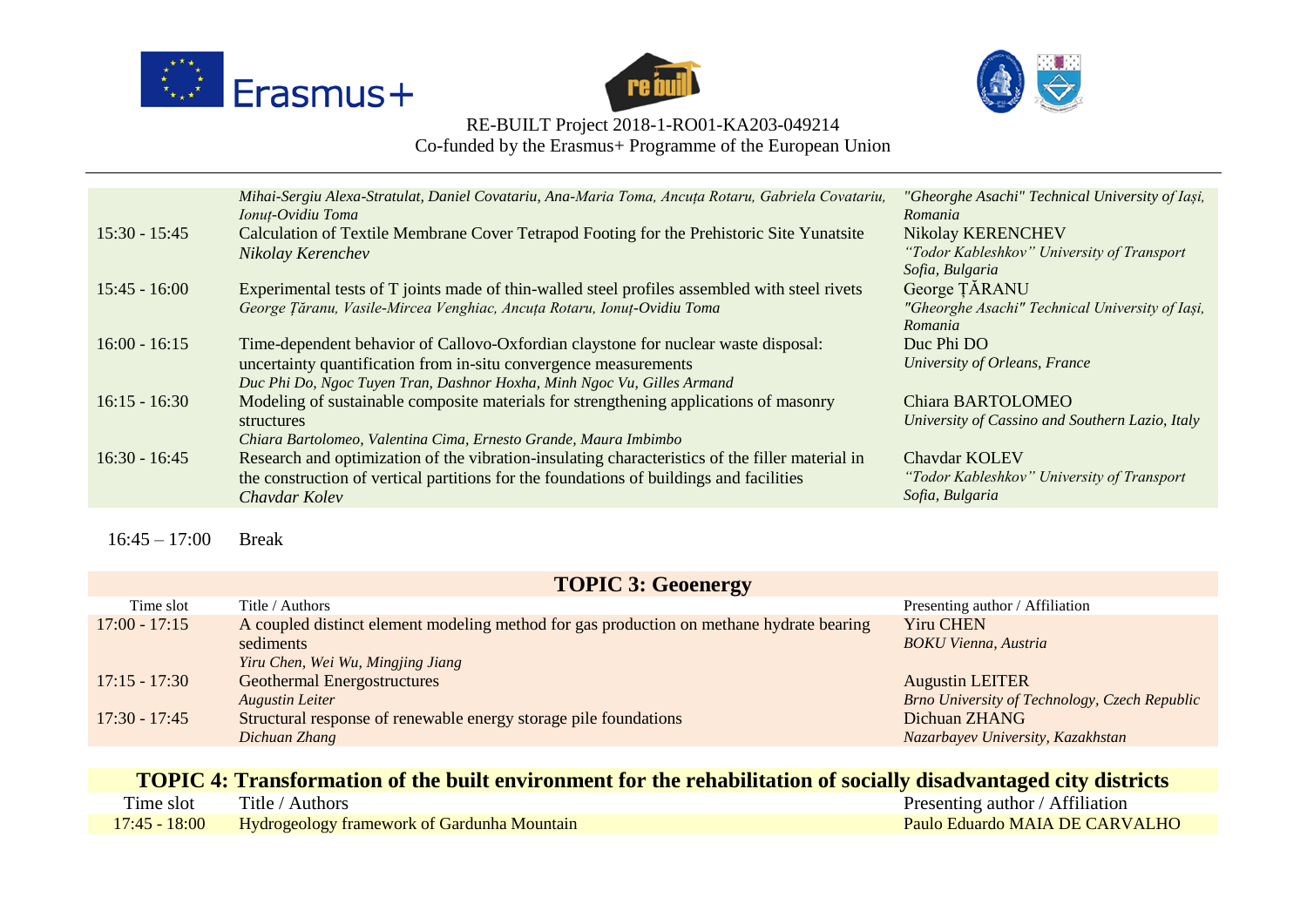





Co-funded by the Erasmus+ Programme of the European Union

|                 | Paulo Eduardo Maia de Carvalho                                                                | University of Beira Interior, Portugal  |
|-----------------|-----------------------------------------------------------------------------------------------|-----------------------------------------|
| $18:00 - 18:15$ | Costa Rican social housing, 10 years' technical experience                                    | <b>Francisco VILLALOBOS RAMIREZ</b>     |
|                 | <b>Francisco Villalobos Ramirez</b>                                                           | <b>Fidelitas University, Costa Rica</b> |
| $18:15 - 18:30$ | Spacestourism planning: a river beach as an example of an integrated sustainable tourism plan | Cláudia Sofia SÃO MARCOS BEATO          |
|                 | - the case of Ameixiosa in São Pedro do Sul – Portugal                                        | University of Beira Interior, Portugal  |
|                 | Cláudia Sofia São Marcos Beato                                                                |                                         |

## Day 2: December 16<sup>th</sup>, 2021

Chairpersons:

**10:00 - 13:15 PANEL 3** Dr. Ancuța ROTARU ("Gheorghe Asachi" Technical University of Iași, Romania) Dr. Andrea SEGALINI (University of Parma, Italy)

| $P1, 1$ mated blocking to $\sqrt{2}$ m $\sqrt{2}$ must be a minimal from $\sqrt{2}$ |                                                                                                   |                                                 |  |
|-------------------------------------------------------------------------------------|---------------------------------------------------------------------------------------------------|-------------------------------------------------|--|
| <b>TOPIC 5: Hazard Risk Mitigation for a Sustainable Built Environment</b>          |                                                                                                   |                                                 |  |
| Time slot                                                                           | Title / Authors                                                                                   | Presenting author / Affiliation                 |  |
| $10:00 - 10:15$                                                                     | Assessing the near-future behavior of a landslide: development and preliminary results of a       | Andrea SEGALINI                                 |  |
|                                                                                     | Machine Learning algorithm                                                                        | University of Parma, Italy                      |  |
|                                                                                     | Andrea Segalini, Marco Conciatori, Alessandro Valletta, Andrea Carri                              |                                                 |  |
| $10:15 - 10:30$                                                                     | A study regarding the human evacuation from a hotel in case of a fire drill                       | Zeno-Cosmin GRIGORAS                            |  |
|                                                                                     | Zeno-Cosmin Grigoraș, Mihaela Ibanescu                                                            | "Gheorghe Asachi" Technical University of Iași, |  |
|                                                                                     |                                                                                                   | Romania                                         |  |
| $10:30 - 10:45$                                                                     | Landslide displacement prediction with machine learning techniques                                | Carlotta GUARDIANI                              |  |
|                                                                                     | Carlotta Guardiani, Enrico Soranzo, Birgit Jochum, David Ottowitz, Wei Wu                         | <b>BOKU Vienna, Austria</b>                     |  |
| $10:45 - 11:00$                                                                     | Sustainable operation of Belgrade landfill - assessment of the composite liner by numerical       | Jan ŠTEFAŇÁK                                    |  |
|                                                                                     | calculation                                                                                       | Brno University of Technology, Czech Republic   |  |
|                                                                                     | Jan Štefaňák                                                                                      |                                                 |  |
| $11:00 - 11:15$                                                                     | Transportation infrastructures exposed to seismic risk: evaluation of social costs for resilience | Azzurra EVANGELISTI                             |  |
|                                                                                     | design                                                                                            | University of Cassino and Southern Lazio, Italy |  |
|                                                                                     | Azzurra Evangelisti                                                                               |                                                 |  |
| $11:15 - 11:30$                                                                     | Remedial measures for a rainfall-induced creeping landslide: A case study                         | <b>Xuan KANG</b>                                |  |
|                                                                                     | Xuan Kang, Shun Wang, Wei Wu, Guangli Xu                                                          | <b>BOKU Vienna</b> , Austria                    |  |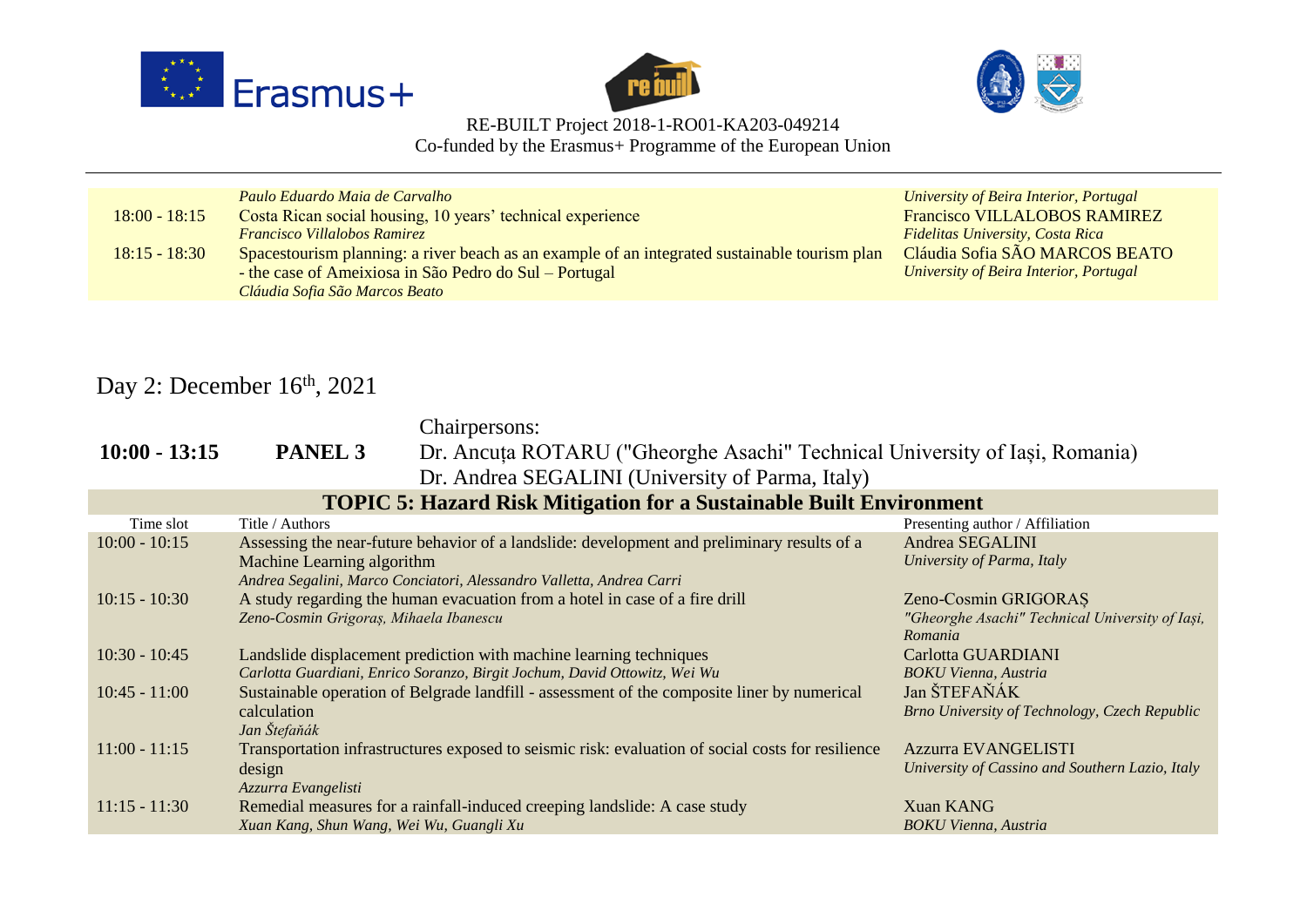





Co-funded by the Erasmus+ Programme of the European Union

11:30 - 11:45 Break

| <b>TOPIC 6: Sustainable Infrastructure Design and Maintenance</b> |                                                                                                 |                                                 |  |
|-------------------------------------------------------------------|-------------------------------------------------------------------------------------------------|-------------------------------------------------|--|
| Time slot                                                         | Title / Authors                                                                                 | Presenting author / Affiliation                 |  |
| $11:45 - 12:00$                                                   | The use of Smart Alternative Transportation Platforms (SATP) in infrastructure evaluation       | Wynand JvdM STEYN                               |  |
|                                                                   | and management                                                                                  | University of Pretoria, South Africa            |  |
|                                                                   | Wynand JvdM Steyn, Johannes LP Steyn                                                            |                                                 |  |
| $12:00 - 12:15$                                                   | Sustainable retrofitting of urban streets for mitigation of traffic vibration by means of Anti- | Mauro D'APUZZO                                  |  |
|                                                                   | vibrating trenches                                                                              | University of Cassino and Southern Lazio, Italy |  |
|                                                                   | Mauro D'Apuzzo                                                                                  |                                                 |  |
| $12:15 - 12:30$                                                   | Influence of the Reconstruction of the Sofia Ring Road on the Travel Time of Fire and Rescue    | <b>Teodor BEROV</b>                             |  |
|                                                                   | <b>Service Vehicles</b>                                                                         | "Todor Kableshkov" University of Transport      |  |
|                                                                   | <b>Teodor Berov</b>                                                                             | Sofia, Bulgaria                                 |  |
| $12:30 - 12:45$                                                   | Geostatistical analysis for mapping of soil properties                                          | Alfrendo SATYANAGA                              |  |
|                                                                   | Alfrendo Satyanaga, Sung-Woo Moon, Dichuan Zhang, Jong Kim                                      | Nazarbayev University, Kazakhstan               |  |
| $12:45 - 13:00$                                                   | Semming base tunnel, Austria                                                                    | Michael PROPRENTER                              |  |
|                                                                   | <b>Michael Proprenter</b>                                                                       | iC Consulenten, Austria                         |  |
| $13:00 - 13:15$                                                   | Laboratory determination of cement consumption by grouting with tube a manchette on a site      | Mariya RUSEVA                                   |  |
|                                                                   | in town Pernik, Bulgaria                                                                        | University of Architecture, Construction and    |  |
|                                                                   | Mariya Ruseva, Andrey Totsev                                                                    | Geodesy, Bulgaria                               |  |
|                                                                   |                                                                                                 |                                                 |  |
| $13:15 - 15:00$                                                   | Lunch Break                                                                                     |                                                 |  |

| 13:15 - 15:00 | Lunch Break |  |
|---------------|-------------|--|
|               |             |  |

| $15:00 - 17:45$                                                                  | PANEL <sub>4</sub>                     | Chairpersons:<br>Prof. Wei WU (BOKU, Austria)<br>Prof. Chavdar KOLEV ("Todor Kableshkov" University of Transport Sofia, Bulgaria)<br>Dr. Kaja POGAČAR (University of Maribor, Slovenia) |                                                 |
|----------------------------------------------------------------------------------|----------------------------------------|-----------------------------------------------------------------------------------------------------------------------------------------------------------------------------------------|-------------------------------------------------|
| <b>TOPIC 7: Sustainable rehabilitation in architecture and urban development</b> |                                        |                                                                                                                                                                                         |                                                 |
| Time slot                                                                        | Title / Authors                        |                                                                                                                                                                                         | Presenting author / Affiliation                 |
| $15:00 - 15:15$                                                                  | Kaja Pogačar, Andrej Žižek, Peter Šenk | Sustainable rehabilitation of open public spaces: The transformative potential of city streets                                                                                          | Kaja POGAČAR<br>University of Maribor, Slovenia |
|                                                                                  |                                        |                                                                                                                                                                                         |                                                 |